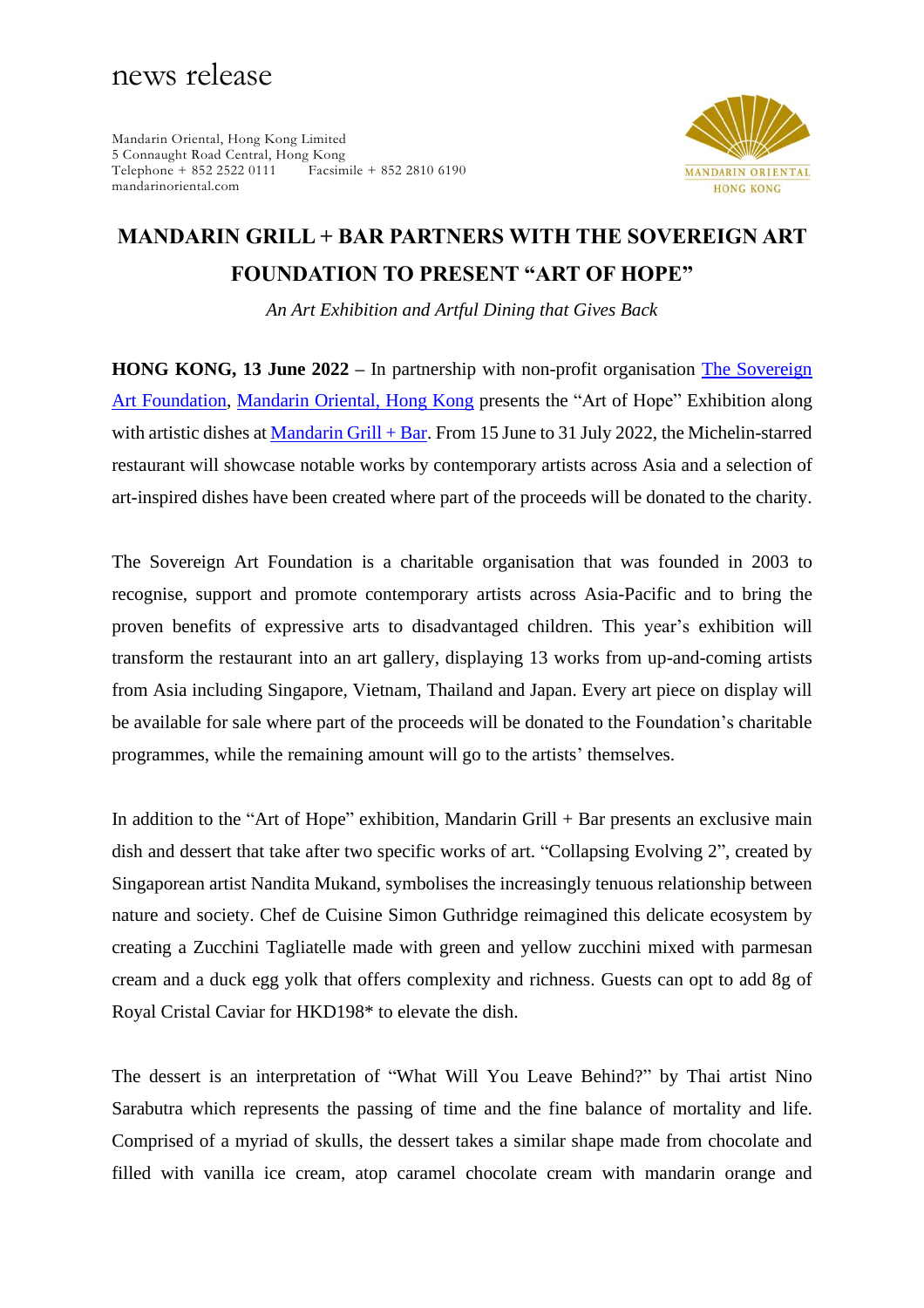

raspberry, while the black activated charcoal sauce across the plate symbolises the movement and speed of life.

To support this meaningful collaboration, HKD100 from each dish sold will be donated to The Sovereign Art Foundation. In addition, handcrafted coasters that showcase drawings from children who partake in their therapeutic arts programme will also be on sale priced at HKD200 per set, all of which will go to the non-profit organisation.

For more information, please visit: [https://www.sovereignartfoundation.com/art-of-hope](https://www.sovereignartfoundation.com/art-of-hope-exhibition/)exhibition. For reservations, please call +852 2825 4004 or email [mohkg-grill@mohg.com.](mailto:mohkg-grill@mohg.com) \*Prices are subject to a 10% service charge.

## **Social Media Handle:**

Facebook - [@mandarinorientalhongkong](https://www.facebook.com/MandarinOrientalHongKong) Instagram - <u>[@mo\\_hkg](https://www.instagram.com/mo_hkg/)</u> Facebook - [@SovereignArtFoundation](https://www.facebook.com/SovereignArtFoundation) Instagram - [@sovereignartfoundation](https://www.instagram.com/sovereignartfoundation/)

## **Please click on the image to download in high-res:**



"Art of Hope" Exhibition at Mandarin Grill + Bar



"Art of Hope" Dish Zucchini Tagliatelle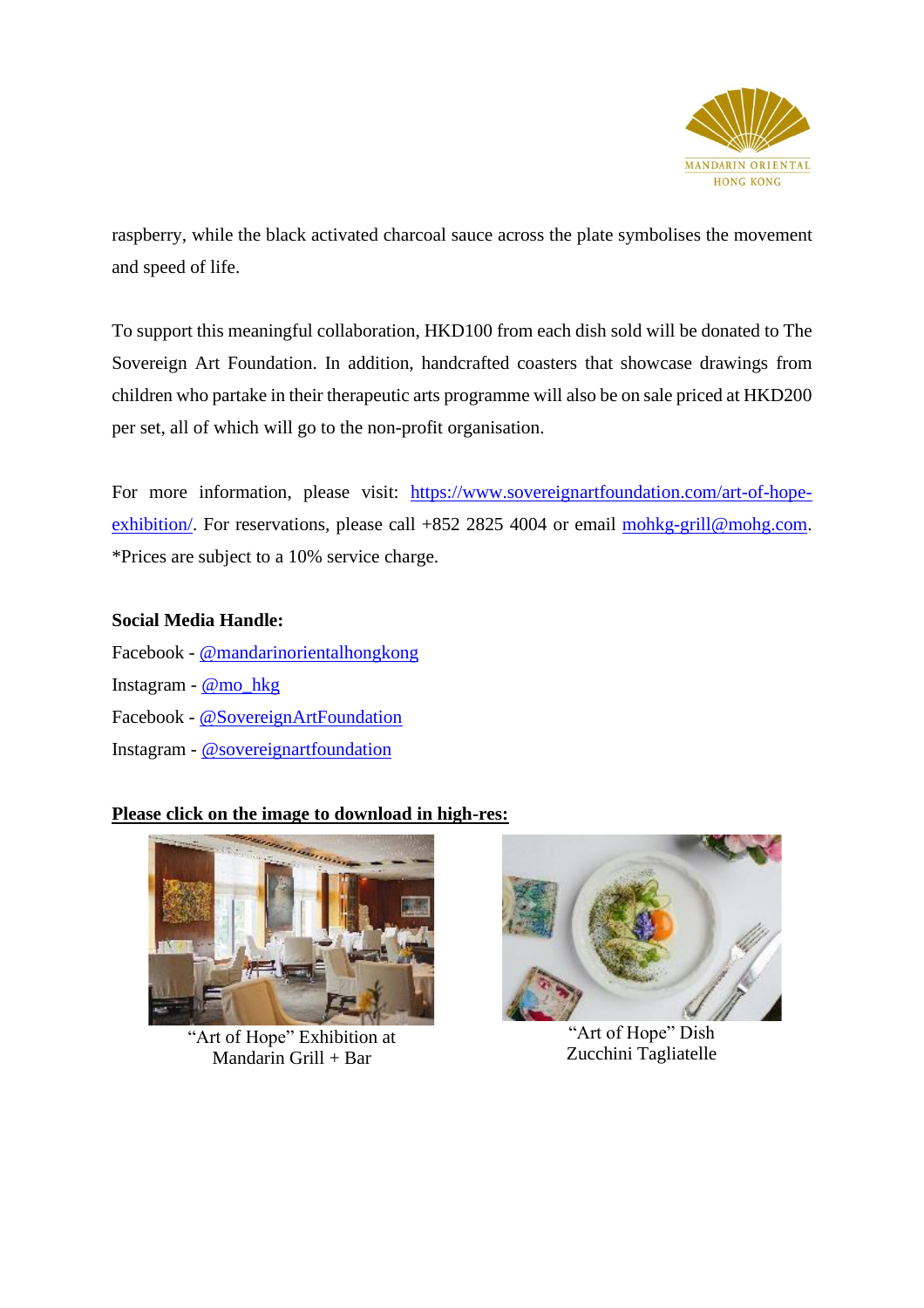



"Art of Hope" Dessert "What Will You Leave Behind?"

### **About The Sovereign Art Foundation**

The Sovereign Art Foundation (SAF) is a charitable organisation that was founded in 2003 with a well-defined twin focus: to recognise the growing wealth of contemporary art talent in Asia and bring the proven benefits of expressive arts to disadvantaged children. In the same year, SAF launched The Sovereign Asian Art Prize, now recognised as the most established and prestigious annual art award in Asia-Pacific. The Prize increases the international exposure of artists in the region, whilst raising funds by auctioning shortlisted artworks and sharing proceeds equally between the participating artists and SAF. SAF uses these proceeds to fund programmes that support disadvantaged children using expressive arts. This model has so far raised over US\$10 million for artists and charities worldwide. In 2013, SAF launched Make It Better (MIB), an initiative that supports children from low-income backgrounds and with special educational needs in Hong Kong. MIB works in local schools and community centres to offer children a programme of expressive arts workshops designed to build self-esteem, confidence, self-awareness and interpersonal skills. SAF also supports teachers, social workers and caregivers of these children by introducing them to the therapeutic benefits of art.

## **About Mandarin Oriental, Hong Kong**

The iconic [Mandarin Oriental, Hong Kong](http://www.mandarinoriental.com/hongkong) is the epitome of contemporary luxury combined with Oriental heritage. Having delighted guests with award-winning services and impressive facilities for over 58 years, it is a much-loved address for those seeking an exclusive sanctuary in the heart of the city. The hotel's spacious [rooms and suites](https://www.mandarinoriental.com/hong-kong/victoria-harbour/luxury-hotel/accommodations) offer magnificent views of the